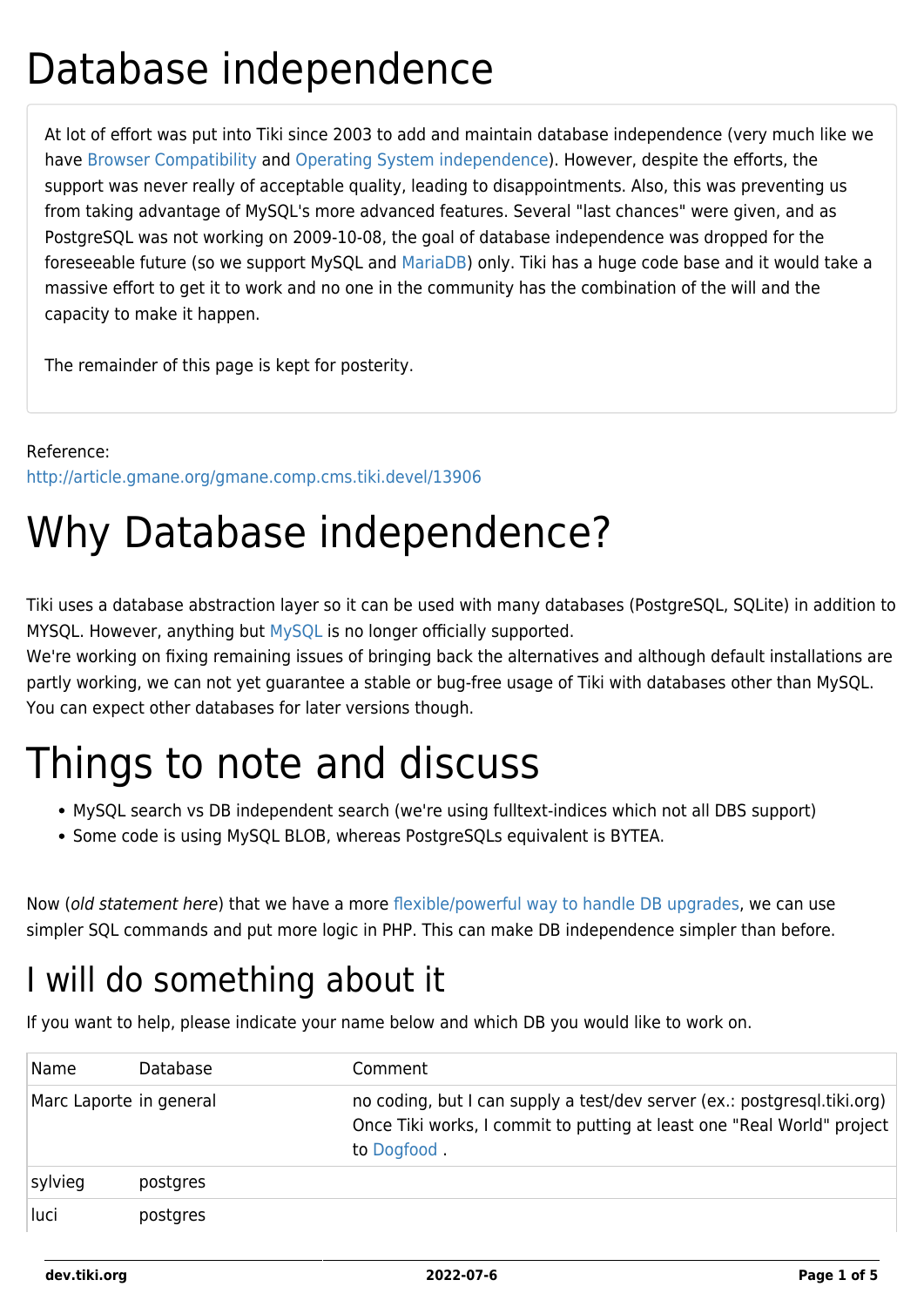| soulhunter | PostgreSQL                    | I can do coding and testing. I definetelly will put a real world project:<br>my own web will run on TikiWiki using PostgreSQL. |
|------------|-------------------------------|--------------------------------------------------------------------------------------------------------------------------------|
| dthacker   | postgreSQL, SQLite,<br>Oracle | coding, testing and dog-fooding. Will also test with other databases<br>(Informix, Firebird)                                   |
| Kissaki    | SQLite, PostgreSQL            | I'll do these 2!                                                                                                               |
| vilam      | SOLite                        | Testing SQLite3 with PDO and tw 4.1 : Dogfood (in French)                                                                      |

### How it works

SQL commands are added to [db/tiki.sql](http://tikiwiki.svn.sourceforge.net/viewvc/tikiwiki/trunk/db/tiki.sql)

[db/convertscripts/convertsqls.sh](http://tikiwiki.svn.sourceforge.net/viewvc/tikiwiki/trunk/db/convertscripts/convertsqls.sh?view=markup) is then run.

It calls PHP executing the following scripts:

- [db/convertscripts/mysql\\_to\\_pgsql.php](http://tikiwiki.svn.sourceforge.net/viewvc/tikiwiki/trunk/db/convertscripts/mysql3topgsql72.php?view=markup) MySQL to PosgreSQL
- [db/convertscripts/mysql\\_to\\_sqlite.php](http://tikiwiki.svn.sourceforge.net/viewvc/tikiwiki/trunk/db/convertscripts/mysql3tosqlite.php?view=markup) MySQL to SQlite

and those will generate the converted scripts:

- [db/tiki-4.0-pgsql.sql](http://tikiwiki.svn.sourceforge.net/viewvc/tikiwiki/trunk/db/tiki-4.0-pgsql.sql?view=markup) PostreSQL install SQL
- [db/tiki-4.0-sqlite.sql](http://tikiwiki.svn.sourceforge.net/viewvc/tikiwiki/trunk/db/tiki-4.0-sqlite.sql?view=markup) SQlite install SQL

### Todo

- Contact all developers and people that have reported bugs related to database independence to inform them of the impending deadline. Done 2009-06-08
- Identify maintainers
- Monitor http://wiki.postgresql.org/wiki/TikiWiki CMS/Groupware
- Get Tiki to install with various DBs
	- o Tiki 3.0 won't install with PostgreSQL <http://demo.tiki.org/postgresql/>
	- Trunk as of 2009-08-08 (Future 4.0) won't install<http://db.tiki.org/postgresql-trunk/tiki-install.php> (with Postgresql 7.4)
- Fix bugs, especially in more important features
- update [developer documentation,](https://dev.tiki.org/Hello-World#To_execute_some_queries_in_the_php) especially [DbAbstractionDev](http://tiki.org/DbAbstractionDev) (which dates from 2004! and needs to be moved to dev.tiki.org) so developers don't introduce regressions
- Monitor [commits](http://lists.sourceforge.net/lists/listinfo/tikiwiki-cvs)
	- $\circ$  Ideally have a script which can detect errors.
- Promote Tiki within the Database's community
- [Make upgrade procedure also be DB independant](https://dev.tiki.org/Database-Schema-Upgrade)
- Not directly related, but we need to complete the move to PDO (now in the code but not activated by default)

### Links

[PostgreSQL Wiki Converting from MySQL to PostgreSQL](http://wiki.postgresql.org/wiki/Converting_from_other_Databases_to_PostgreSQL#MySQL) [Drupal was in a similar situation](http://drupal.org/node/337146) (Ticket from 21. Nov. until 5. Jan. 2009)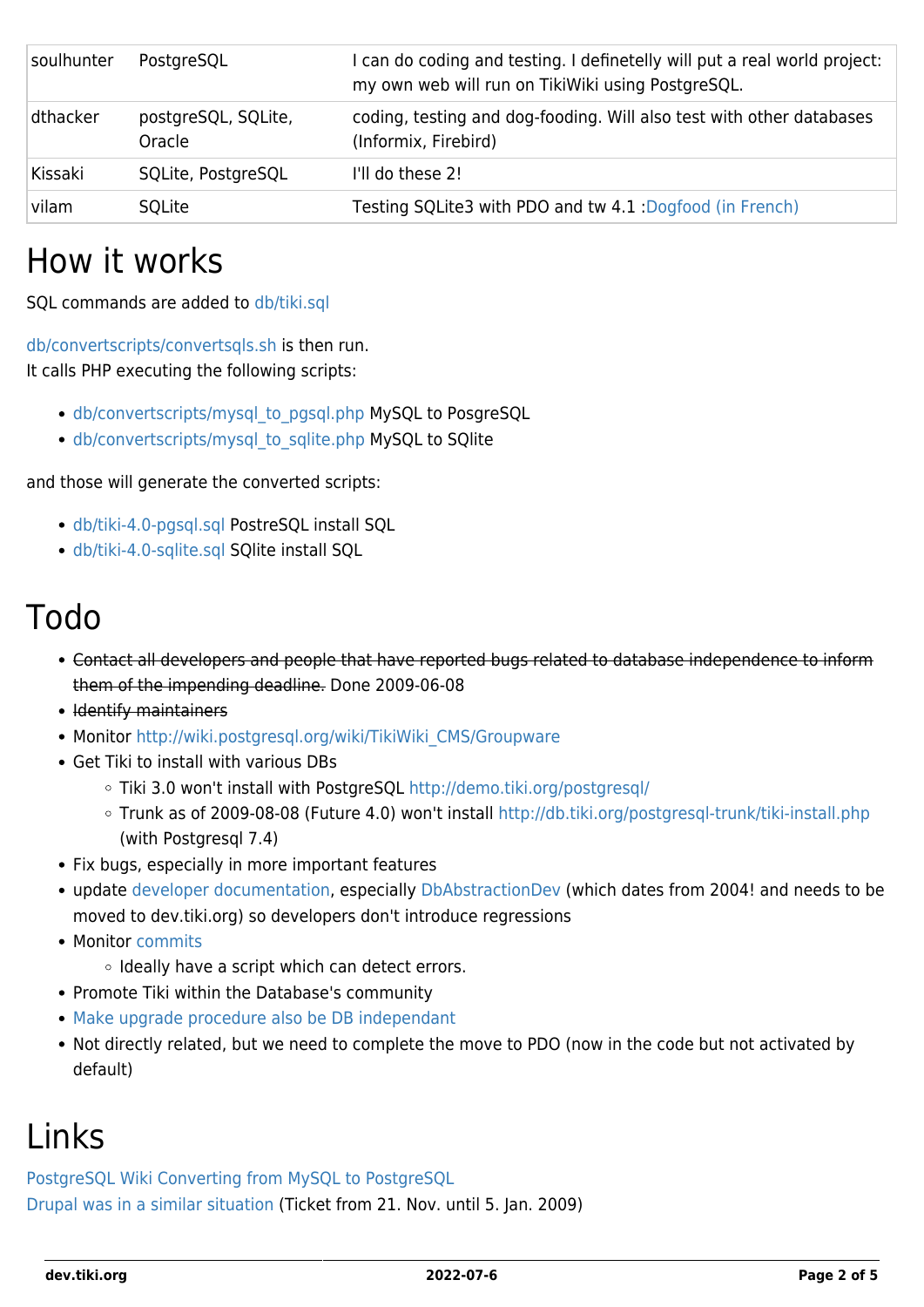### Some Differences Between PostgreSQL + MySQL

(taken from [an article by Joel Burton on wiki.postgresql.org](http://wiki.postgresql.org/wiki/Things_to_find_out_about_when_moving_from_MySQL_to_PostgreSQL))

#### Joel Burton wrote:

In general, PostgreSQL makes a strong effort to conform to existing database standards, where MySQL has a mixed background on this. If you're coming from a background using MySQL or Microsoft Access, some of the changes can seem strange (such as not using double quotes to quote string values).

- MySQL uses nonstandard '#' to begin a comment line; PostgreSQL doesn't. Instead, use '--' (double dash), as this is the ANSI standard, and both databases understand it.
- MySQL uses ' or " to quote values (i.e. WHERE name = "John"). This is not the ANSI standard for databases. PostgreSQL uses only single quotes for this (i.e. WHERE name = 'John'). Double quotes are used to quote system identifiers; field names, table names, etc. (i.e. WHERE "last name" = 'Smith').
- MySQL uses ` (accent mark or backtick) to quote system identifiers, which is decidedly nonstandard.
- PostgreSQL is case-sensitive for string comparisons. The field "Smith" is not the same as the field "smith". This is a big change for many users from MySQL and other small database systems, like Microsoft Access. In PostgreSQL, you can either:
	- Use the correct case in your query. (i.e. WHERE lname='Smith')
	- $\circ$  Use a conversion function, like lower() to search. (i.e. WHERE lower(lname)='smith')
	- $\circ$  Use a case-insensitive operator, like ILIKE or  $\ast \sim$
- Database, table, field and columns names in PostgreSQL are case-independent, unless you created them with double-quotes around their name, in which case they are case-sensitive. In MySQL, table names can be case-sensitive or not, depending on which operating system you are using.
- PostgreSQL and MySQL seem to differ most in handling of dates, and the names of functions that handle dates.
- MySQL uses C-language operators for logic (i.e. 'foo' || 'bar' means 'foo' OR 'bar', 'foo' && 'bar' means 'foo' and 'bar'). This might be marginally helpful for C programmers, but violates database standards and rules in a significant way. PostgreSQL, following the standard, uses || for string concatenation ('foo' || 'bar' = 'foobar').
- There are other differences between the two, such as the names of functions for finding the current user. MySQL has a tool, Crash-Me, which can useful for digging this out. (Ostensibly, Crash-Me is a comparison tool for databases; however, it tends to seriously downplay MySQL's deficiencies, and isn't very objective in what it lists: the entire idea of having procedural languages (a very important feature for many users!) is relegated to a single line on the bottom fifth of the document, while the fact that MySQL allows you to use || for logical-or (definitely non-standard), is listed way before this, as a feature. Be careful about its interpretations.)

### Some differences between adodb and pdo

- pdo implements ifnull only for mysql
- pdo does not implement the tiki logs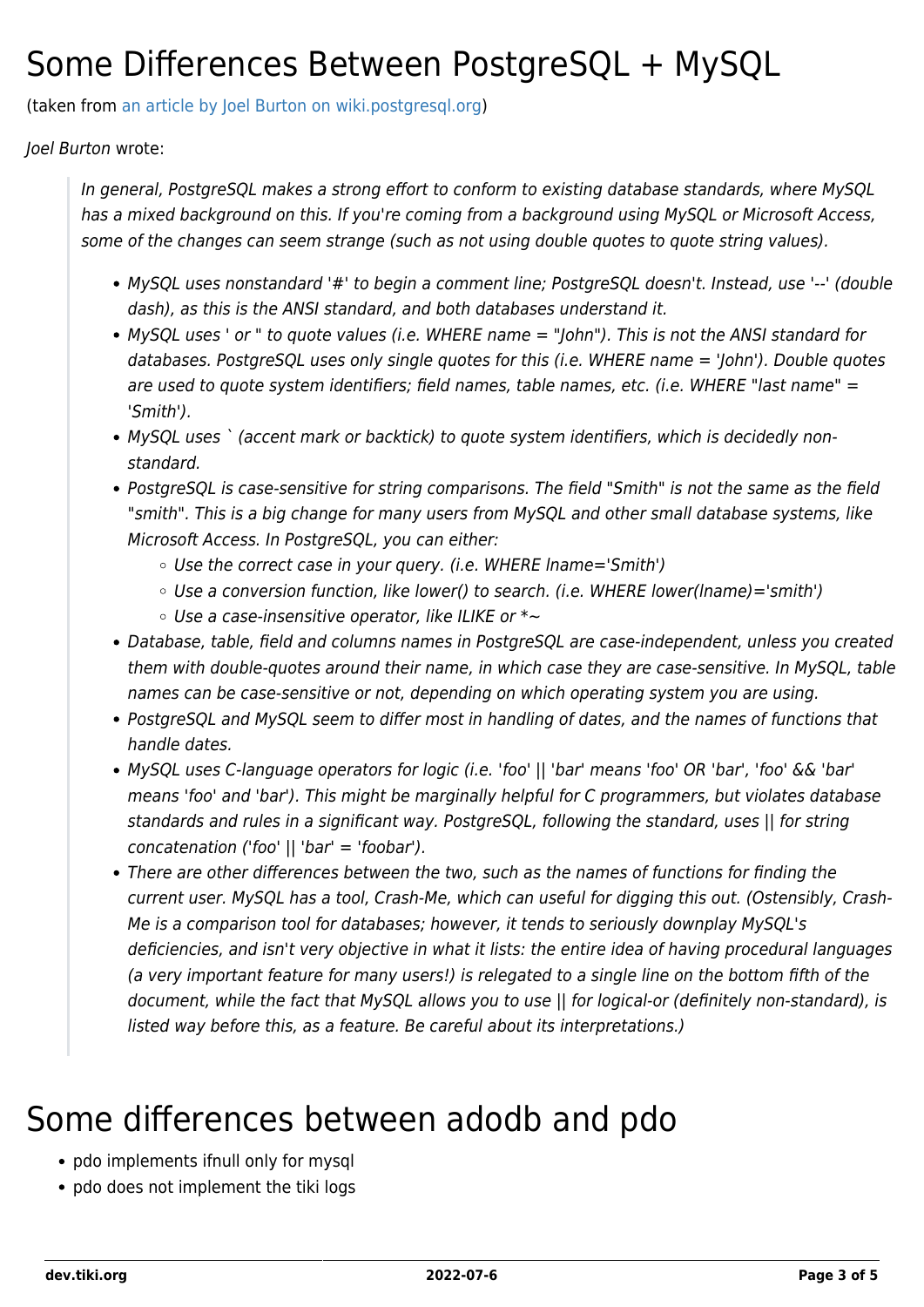### Automated testing

Alain Désilets wrote:

Note: It would also be nice to be able to use SQLite for automated testing purposes. A suite of automated tests typically needs to restore the DB to a pristine starting state several hundreds of time. With DBMS like MySQL, restoring the TIKi db can take something like 30 secs. With SQLite, it's about 5 secs (cause everything is in memory). Note that most of the time, the DB used for testing is very small and only contains a few objects and pages,so keeping it all in memory is not a problem..

# Wishes

### Open

| <b>Rating</b>                                                                                     | <b>Subject</b>                                                                                                                                                                 | <b>Submitted</b><br>by | <b>Importance</b> | <b>Easy</b><br>to<br>solve? | <b>Priority</b> | <b>Category</b>                                                                         | <b>Volunteered</b><br>to solve | <b>Created</b>        | <b>LastModif</b>      | <b>Comments</b>                         |
|---------------------------------------------------------------------------------------------------|--------------------------------------------------------------------------------------------------------------------------------------------------------------------------------|------------------------|-------------------|-----------------------------|-----------------|-----------------------------------------------------------------------------------------|--------------------------------|-----------------------|-----------------------|-----------------------------------------|
| ***<br>1★★<br>***<br><b>1**</b><br>***<br>1★★<br>***<br><b>1**</b><br>***<br>计女女<br>$(2)$ $\odot$ | Add SQL/DB Link<br>Tracker field type                                                                                                                                          | Dimitrios<br>Tanis     | 9                 | $7^{\circ}$                 | 63              | • Feature<br>request                                                                    |                                |                       | 2014-01-30 2014-01-30 | $\overline{2}$<br>panamaus-12<br>Jan 16 |
| ***<br>计女女<br>***<br>计女女<br>***<br><b>1**</b><br>***<br><b>1**</b><br>***<br>计女女<br>$(0)$ $\odot$ | Scope for object<br>singleton<br>TikiDb::get()<br>access to Pdo<br>function:<br>incompatibility<br>with php 5.3.2 (on<br>windows)                                              |                        | 9 high            |                             | 45              | • Error<br>• Regression<br>• Consistency                                                |                                | 2010-04-14 2010-04-14 |                       | $\mathbf 0$                             |
| ***<br>计女女<br>***<br>计女女<br>***<br>计女女<br>***<br><b>1**</b><br>***<br>计女女<br>$(0)$ $\Theta$       | Start of tikiWiki<br>with Windows and<br>PDO extension<br>(Apache-php-mysql<br>win) - DB Main<br>Classes problem<br>and functions calls<br>- Makes unable to<br>start Tikiwiki |                        | 8                 |                             | 40              | • Consistency<br>• Conflict of<br>two features<br>(each works<br>well<br>independently) |                                | 2010-04-07 2010-04-07 |                       | $\overline{2}$<br>Bsfez-06 Mar<br>18    |
| ***<br><b>1**</b><br>***<br>计女女<br>***<br>1★★<br>***<br>计女女<br>***<br>计女女<br>(0) $\pmb{\Theta}$   | Scope operator to<br>access PDO<br>properties and<br>methods for<br>\$Tikidb fails:<br>execution fail wit<br>php 3.3.1                                                         | Bernard<br>TREMBLAY    | $\overline{7}$    |                             | 35              | • Error<br>• Consistency                                                                |                                | 2010-03-01 2010-03-01 |                       | $\mathbf 0$                             |